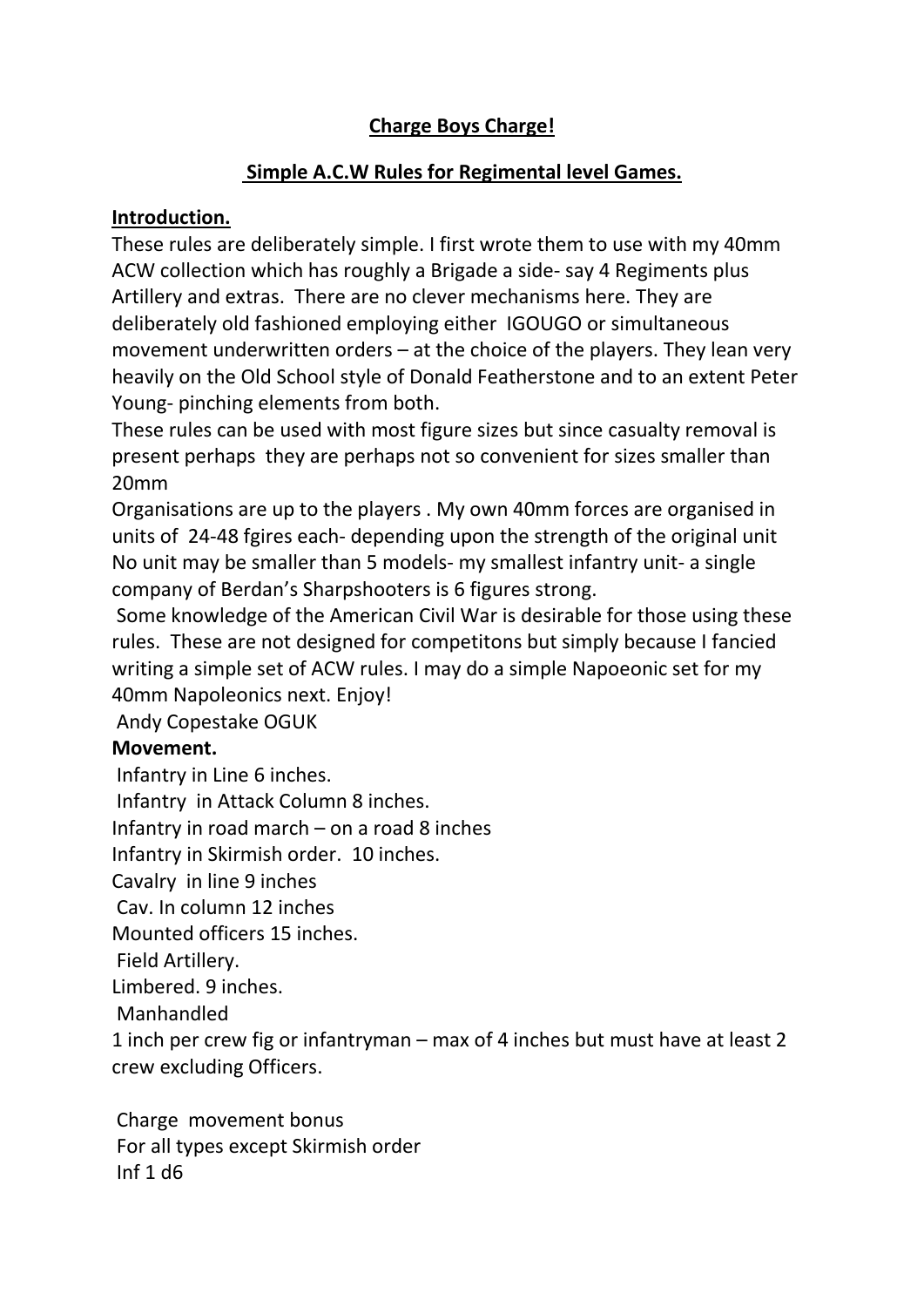cav 2 D6 inches

Skirmishers have an "Evade bonus" of 1 D6 inches.

Troops in skirmish order must keep at least 3 inches away from formed enemy troops.

# **Terrain and Formation changes**

Troops move through woods at half speed.

Troops must be in Road march column(column not more than 2 figs wide) to use a road.

Troops cross rivers at half speed,

Crossing a wall or fence takes half a turn.

Crossing a hedge takes a full turn.

Any formation change takes a full turn.

Entering or leaving a building takes a full turn except for Skirmishers who take half a turn .

Mounted cavalry may not enter buildings.

### **Firing**

### **Part 1 musketry**.

Weapon Ranges.

Smoothbore carbine 9 inches

Smoothbore musket or rifled cavalry carbine 15inches.

Inferior Rifle 24 inches.

Superior rifle 30 inches.

Breech loading Rifle 30 inches

Troops may fire once per turn EXCEPT that troops with Breech loading rifles or carbines may fire twice if they do not move.

# **Method**

Troops in line may fire up to 2 ranks deep.

Roll 1 D6 for each group of 6 men excluding officer drummers etc.

At Long range ( from2/3 rds to max range for the firing weapon type deduct 3 from each dice

At medium range( $1/3^{rd}$  to 2/3rds max range) deduct 2 from each dice At Close range ( up to1/3rd max range) deduct 1 from each dice.

Veteran troops add 1

Green troops deduct 1

Troops firing for the first time in a game add 1

Troops firing at Skirmishers deduct 1

"Buck and Ball"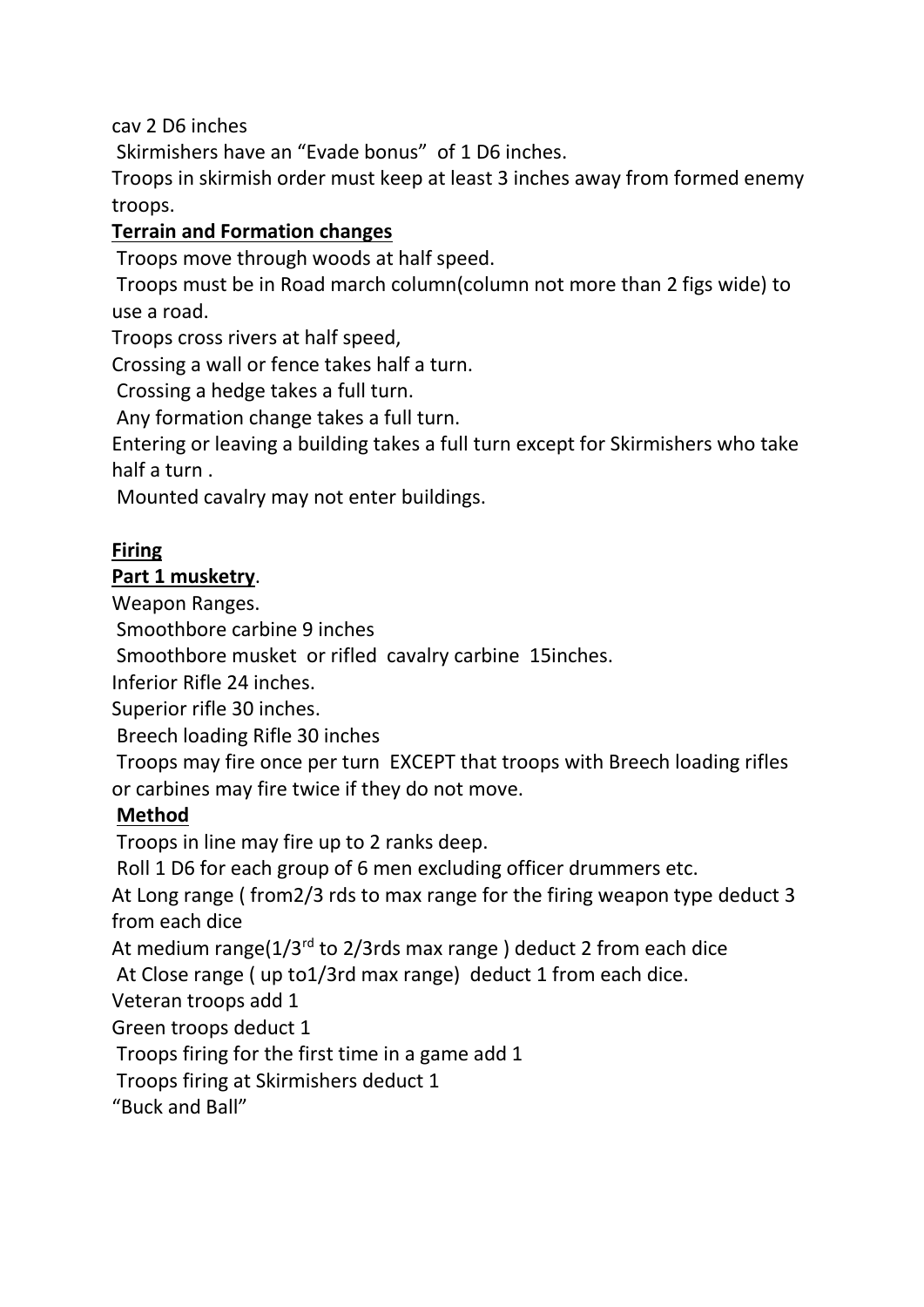Smoothbore armed troops may use "Buck and Ball" at close range . Use of this negates the close range deduction. Troops only have 3 rounds of Buck and Ball per unit.

The result of the modified dice rolls is the number of "hits" achieved.

# **Artillery Fire**

Guns have a maximum range of 6 feet, rifled artillery a range of 7 feet. For each gun throw 1 range dice for a "hit"

0-1 foot –automatic hit throw effect dice..

1-2 feet throw 2 or greater.

2-3 feet throw 3 or greater

3-4 feet throw 4 or greater

4-5 feet throw 5 or greater

5-6 feet throw 6 or greater

6-7 feet throw 6 or greater- rifled guns only

At less than a foot range Rifled guns deduct 1 from effect dice.

At ranges of 4 feet or more they add 1 to range dice.

Effect of artillery fire.

Should a "hit" be achieved throw 1 dice per gun and crew.

At under 1 foot the result is the number of casualties caused.- No Saving throws.

At 1-2 feet the result is the number of casualties caused- but reduced saving throws.

At 2-3 feet result is the number of casualties caused- but normal saving throws At 3 feet or more the result is halved before making Normal saving throws.

# **Saving throws from Fire.**

 Any "hits"caused by either small arms or artillery fire have a saving throw . These are deemed either "Normal" or "Reduced"

A normal saving throw is a score of 5 or 6 and the hit soldier survives.

A reduced saving throw is a score of 6 and the hit soldier survives.

Officers always add 1 to their saving rolls

Troops behind walls add 1 to their saving rolls.

Troops in buildings add 1 but only for small arms hits

"Buck and Ball" hits save at the reduced rate.

# **Morale.**

First shot at test- when first under fire. Taken if casualties are caused or not. Throw 1 D6

Deduct 1 if Green troops or if Disordered.(cumulative)